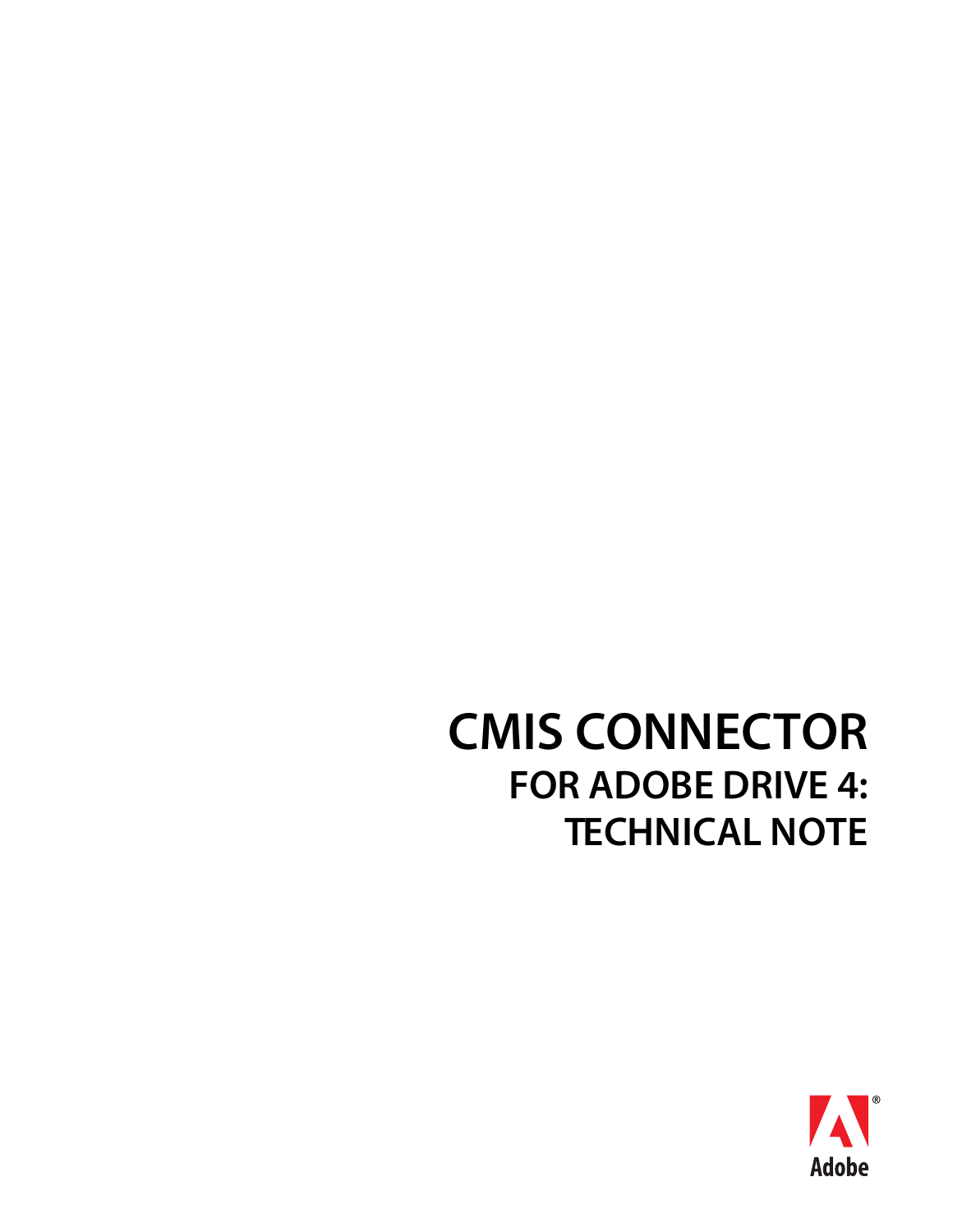#### © 2012 Adobe Systems Incorporated. All rights reserved.

#### Technical Note: CMIS Connector for Adobe Drive 4

Adobe, the Adobe logo, Creative Suite, Illustrator, InDesign, and Photoshop are either registered trademarks or trademarks of Adobe Systems Inc. in the United States and/or other countries. Microsoft and Windows are registered trademarks or trademarks of Microsoft Corporation in the United States and/or other countries. Apple, Mac OS, and Macintosh are trademarks of Apple Computer, Inc., registered in the United States and other countries. Java and Sun are trademarks or registered trademarks of Oracle Corporation, in the United States and other countries. All other trademarks are the property of their respective owners.

The information in this document is furnished for informational use only, is subject to change without notice, and should not be construed as a commitment by Adobe Systems Inc. Adobe Systems Inc. assumes no responsibility or liability for any errors or inaccuracies that may appear in this document. The software described in this document is furnished under license and may only be used or copied in accordance with the terms of such license.

Adobe Systems Inc., 345 Park Avenue, San Jose, California 95110, USA.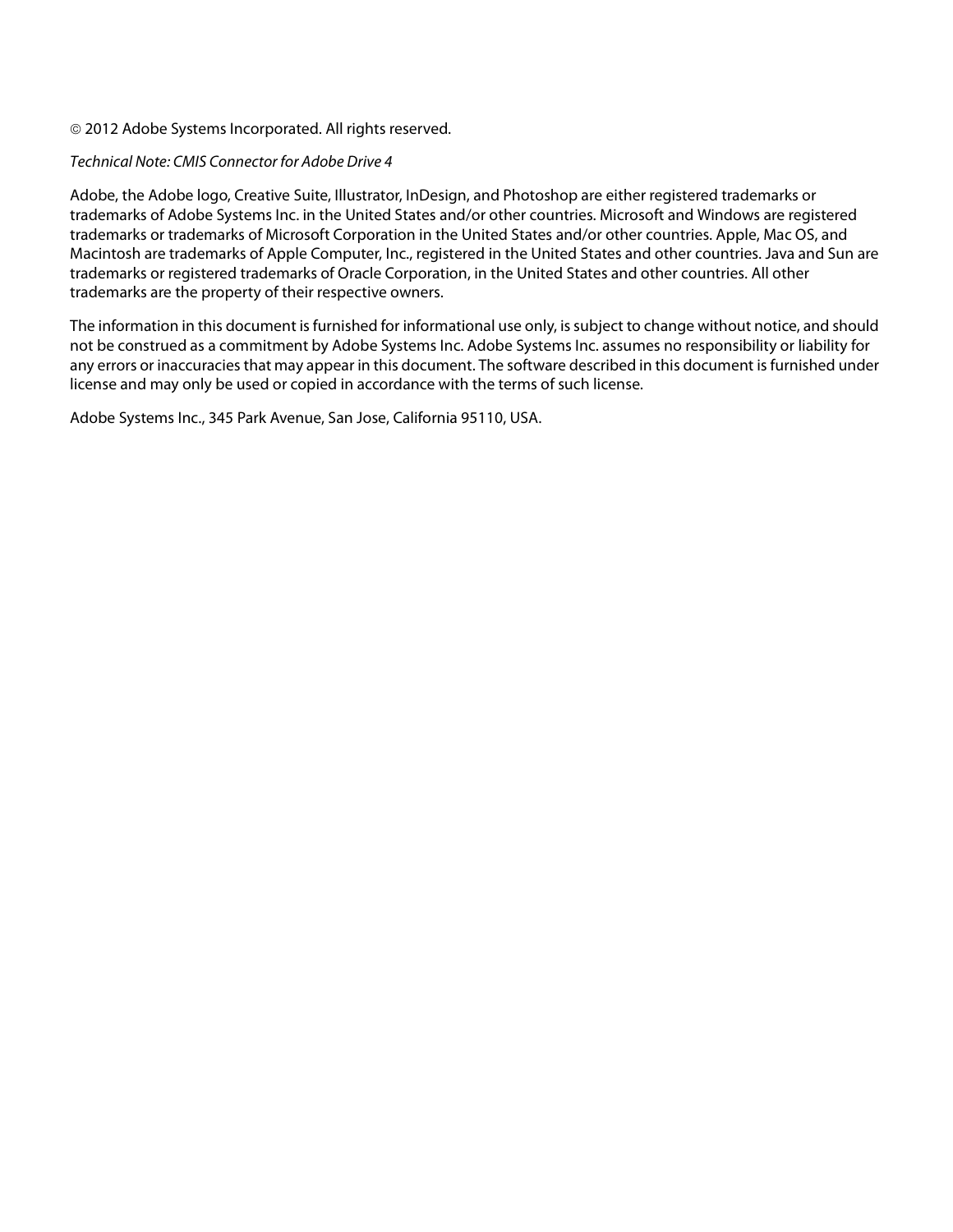# **Contents**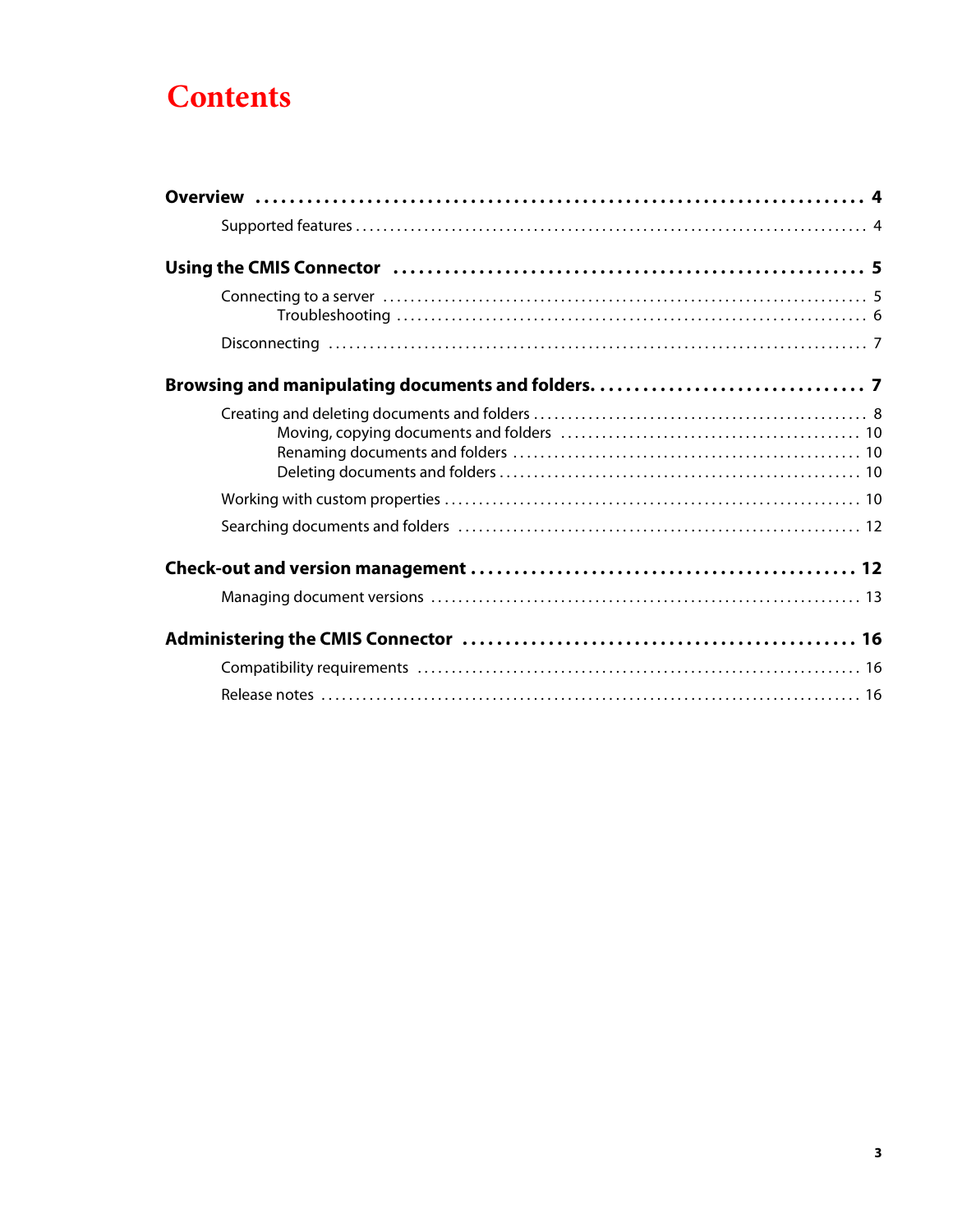# **CMIS Connector for Adobe® Drive 4**

# <span id="page-3-0"></span>**Overview**

Adobe Drive 4 enables you to connect Creative Suite® 6 to Digital Asset Management (DAM) servers. The connected servers appear in your computer as a mounted hard drive or mapped network drive. Once connected, you can access server files through Windows Explorer or Mac OS Finder, as well as the platform-specific file-access dialogs, and directly through the UI of integrated applications.

Adobe Drive 4 is extensible; an SDK allows partners and third parties to create *connectors* for particular asset management systems.

Adobe provides some ready-made connectors. The CMIS Connector enables basic access to servers that implement the Content Management Interoperability Services (CMIS) specification. CMIS is a standard for improving interoperability between Digital Asset Management servers. It specifies a domain model, plus a set of services and protocol bindings for web services (SOAP) and AtomPub. See [http://en.wikipedia.org/wiki/Content\\_Management\\_Interoperability\\_Services.](http://en.wikipedia.org/wiki/Content_Management_Interoperability_Services)

### <span id="page-3-1"></span>**Supported features**

The CMIS Connector allows you to connect to any server that supports the OASIS [CMIS 1.0 Specification,](http://www.oasis-open.org/committees/tc_home.php?wg_abbrev=cmis) such as Alfresco Community Edition 3.4b and Alfresco Enterprise 3.3.

The connector supports these features:

- ▶ Connecting to and disconnecting from a server
- Browsing documents and folders.
- **EX Creating and deleting documents and folders**
- Moving and copying documents and folders
- Checking documents out and in
- Managing document versions
- Searching documents
- Viewing, editing, and searching XMP metadata in Adobe Bridge

At this time, CMIS Connector does not support:

- $\triangleright$  Thumbnails and preview icons in Adobe Bridge
- $\triangleright$  Thumbnails in the Show Versions dialog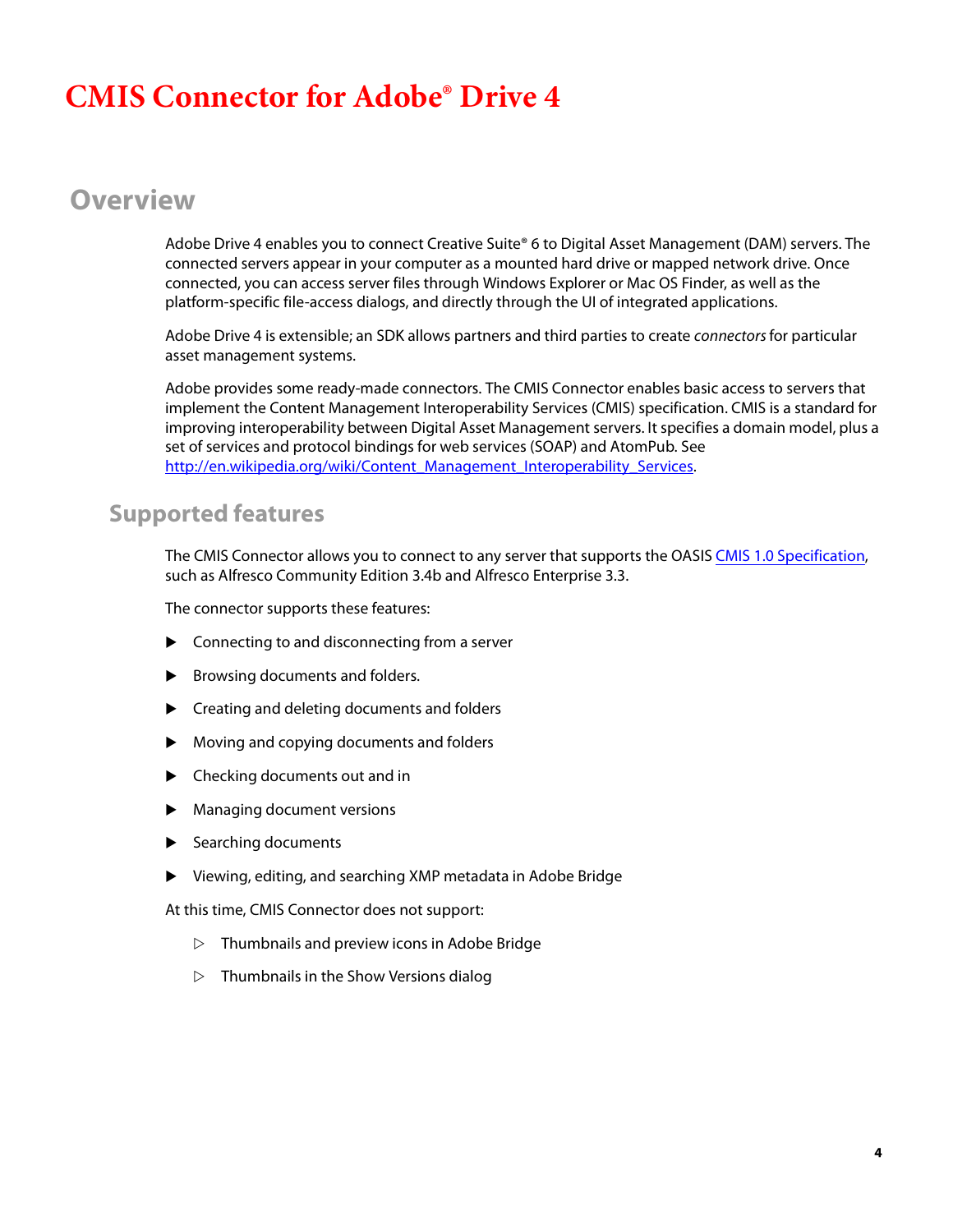# <span id="page-4-0"></span>**Using the CMIS Connector**

Before connecting, you must obtain the server URL for the CMIS AtomPub Service from the administrator of your CMIS server, as well as a valid user ID and password. This document uses the Alfresco CMIS server as an example. CMIS is an open standard; you can use other CMIS server implementations. For information on how to set up and configure the server, refer to your server's documentation.

Use these URLs for access to Alfresco CMIS servers:

**WEB USER INTERFACE URL:** http://hostname:port[/alfresco](http://hostname:port/alfresco)

Use in a web browser to access the user interface of the CMIS server.

**CMIS ATOMPUB SERVICE URL:** http://hostname:port[/alfresco/service/cmis](http://hostname:port/alfresco/service/cmis)

Use in a web browser to test whether the server is responding.

**SERVER URL:** scheme://hostname:port[/alfresco/service/cmis](scheme://hostname:port/alfresco/service/cmis)

Use to connect from Adobe Drive 4. It is the same as the CMIS AtomPub Service URL, except that the HTTP protocol is replaced by the optional scheme element, which can be cmis, http, or https.

If you specify http or https, the CMIS connector connects using only the specified scheme. If you use cmis or omit the scheme specification, the CMIS connector tries HTTPS first, then HTTP. When connecting to CMIS servers with different security settings, you must specify the correct scheme in order to establish the connection.

These are the URLs shown in the examples here; if you are using a different vendor or installation, your URLs will be different. You must also replace the user ID and password shown in the samples with ones that are valid for your server.

#### <span id="page-4-1"></span>**Connecting to a server**

To connect to a CMIS server:

- 1. Start the Adobe Drive application.
	- $\triangleright$  In Windows Explorer, right-click a folder, a file, or your desktop, and choose **Adobe Drive 4 > Connect To** from the context menu.
	- $\triangleright$  In Mac OS, CTRL-click a folder or file in Finder or your desktop, and choose **More > Adobe Drive 4 > Connect To** from the context menu.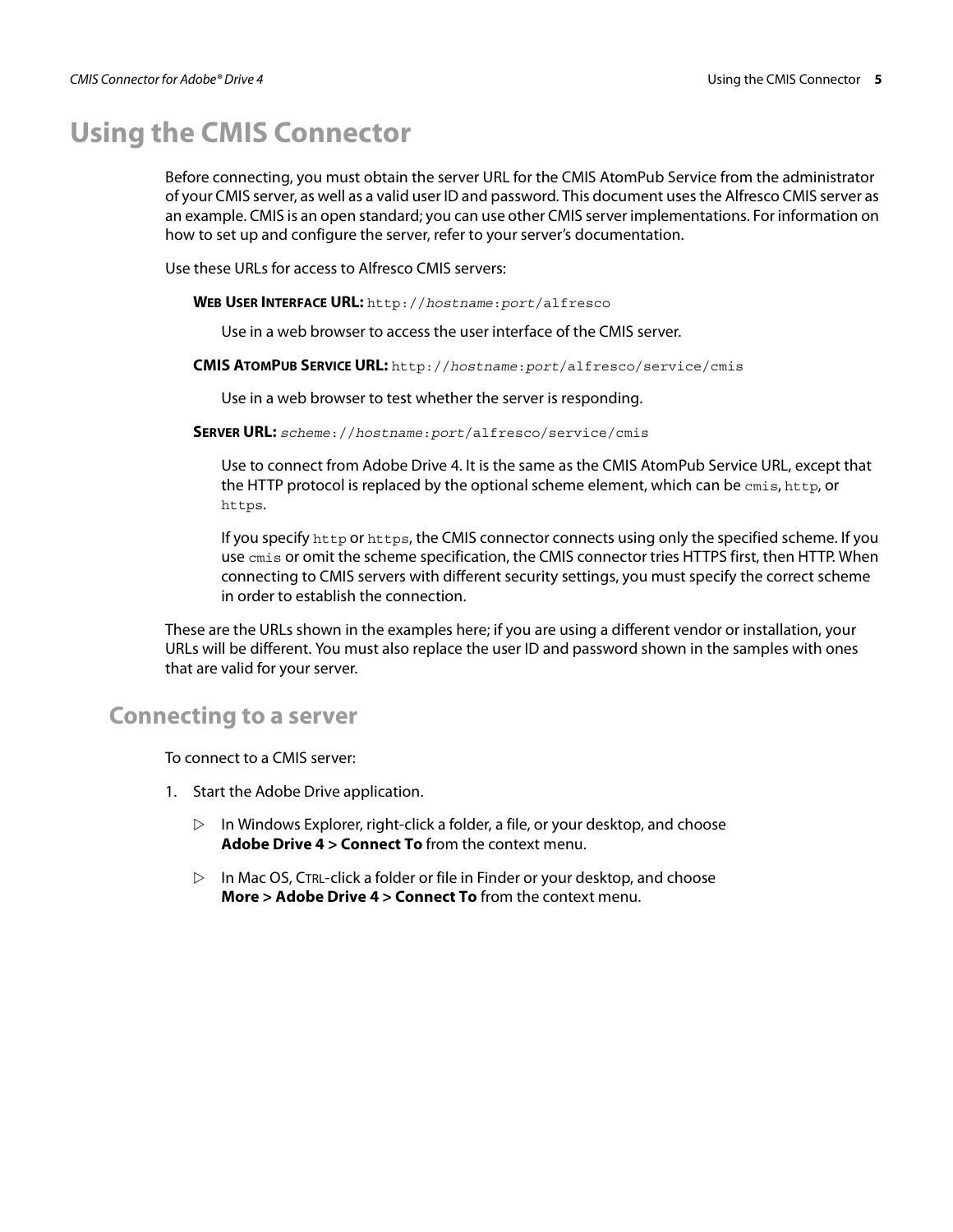| Adobe Drive 4              |                                                               |                                                                                                                                                                                                                                                                  | $\mathbf{x}$<br>$\Box$<br>$\equiv$ |
|----------------------------|---------------------------------------------------------------|------------------------------------------------------------------------------------------------------------------------------------------------------------------------------------------------------------------------------------------------------------------|------------------------------------|
| <b>Adobe</b> Drive         |                                                               |                                                                                                                                                                                                                                                                  | Home Settings Updates About        |
| Connector<br>CQ DAM        | <b>CMIS</b><br><b>CMIS</b><br>00<br>$\alpha$                  | Connect to any server that supports the OASIS CMIS 1.0 specification                                                                                                                                                                                             |                                    |
| CMIS<br><b>CMIS</b><br>88. | Server URL:<br>Username:<br>Password:<br><b>Display Name:</b> | adtest-server: 8080/alfresco/servic/<br> f <br>$\approx 80$<br>Alfresco<br>Remember me<br>$\overline{\mathbf{x}}$<br>Enable asset editing offline when server is not<br>available<br>☑<br>Automatically connect to this server when<br>computer starts<br>$\Box$ |                                    |
|                            |                                                               |                                                                                                                                                                                                                                                                  | Cancel<br>Connect                  |

- 2. Click **Add Drive**.
- 3. If you have the name of a preset server, click it to display the Server URL. Otherwise enter the Server URL manually.
- 4. Enter your connection details. For example:

```
Server URL: cmis://localhost:8080/alfresco/service/cmis
Name: admin
Password: admin
Display Name: Alfresco
```
- 5. Click **Connect**.
- 6. Check that the server has been mounted in the file browser:
	- $\triangleright$  In Windows Explorer, it should be under My Computer.
	- $\triangleright$  In Mac OS Finder, it should be under Devices.

#### <span id="page-5-0"></span>**Troubleshooting**

If connection fails, open a web browser and test whether the server is available using the CMIS AtomPub Service URL. For example, if you enter <http://localhost:8080/alfresco/service/cmis> and authenticate with your credentials, you should receive an AtomPub service XML document such as this in response: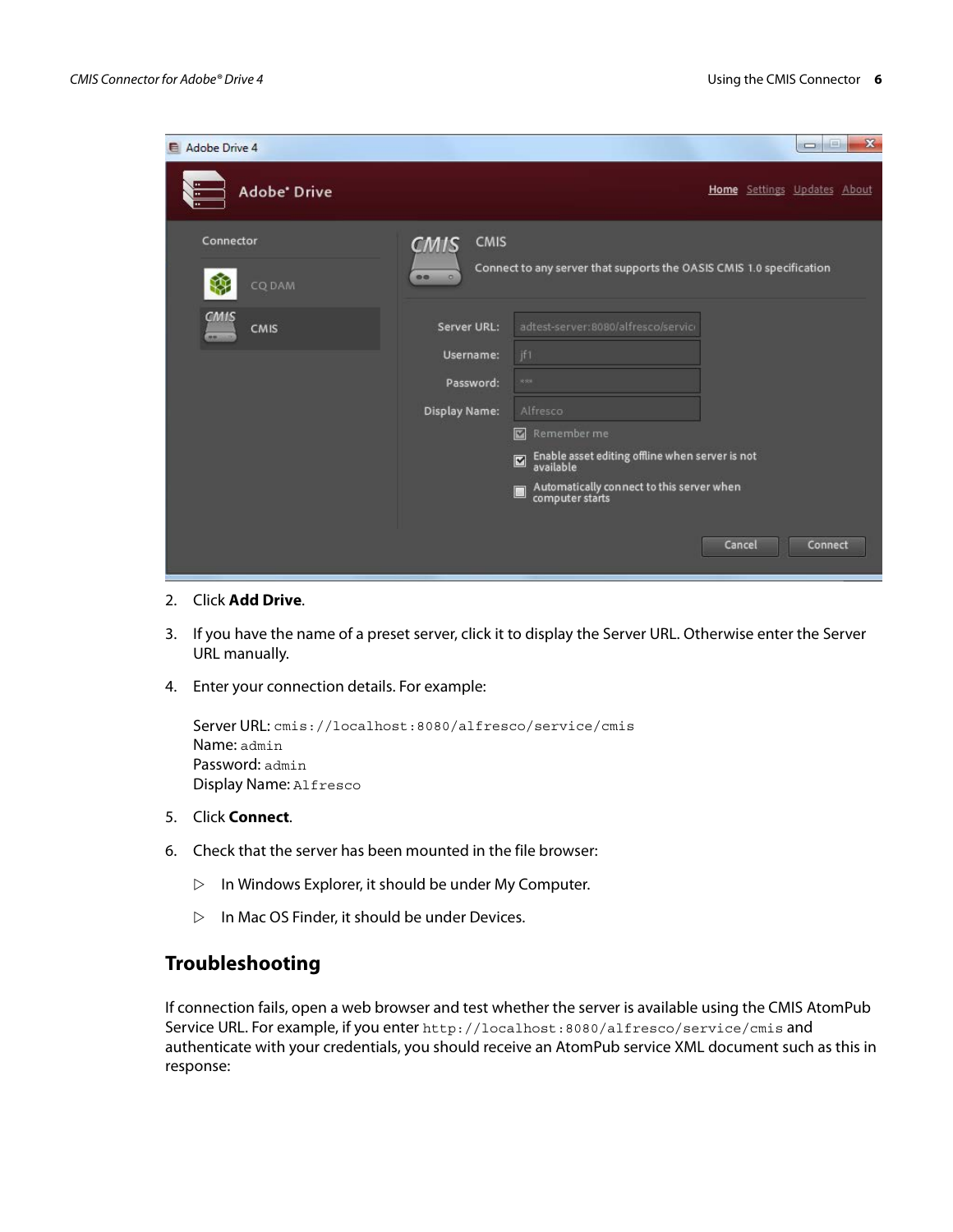```
<?xml version="1.0" encoding="utf-8"?> 
<service xmlns="http://www.w3.org/2007/app" xmlns:atom="http://www.w3.org/2005/Atom"
   xmlns:cmisra="http://docs.oasis-open.org/ns/cmis/restatom/200908/"
   xmlns:cmis="http://docs.oasis-open.org/ns/cmis/core/200908/"
   xmlns:alf="http://www.alfresco.org">
   <workspace>
      <atom:title>Main Repository</atom:title>
      <collection href="http://localhost:8080/alfresco/service/cmis/s/
          workspace:SpacesStore/i/06b11ba3-4878-4caa-92fe-d68846d3f48c/children"> 
          <atom:title>root collection</atom:title> 
          <cmisra:collectionType>root</cmisra:collectionType>
      </collection> 
...
```
If you receive no response or an empty response, it is likely that your server is not available or your credentials are incorrect.

### <span id="page-6-0"></span>**Disconnecting**

- **In Windows Explorer:** Right-click the CMIS drive and choose Disconnect from the context menu.
- **In Mac OS Finder:** CTRL-click the CMIS drive device and choose Eject from the context menu.
- **In Adobe Bridge:** Select Adobe Drive in the Favorites panel. Right-click (in Windows) or CTRL-click (in Mac OS) the CMIS drive and choose Disconnect from the context menu.
- **In Adobe Drive 4:** Select the server to be disconnected from Recent Connections and click Disconnect.

# <span id="page-6-1"></span>**Browsing and manipulating documents and folders.**

Once you are connected, Adobe Drive 4 presents documents and folders from your CMIS server in a network drive on your computer. You can view the server's files in Windows Explorer or Mac OS Finder. You can also access these files in Open, Save As, and other file management dialog boxes.

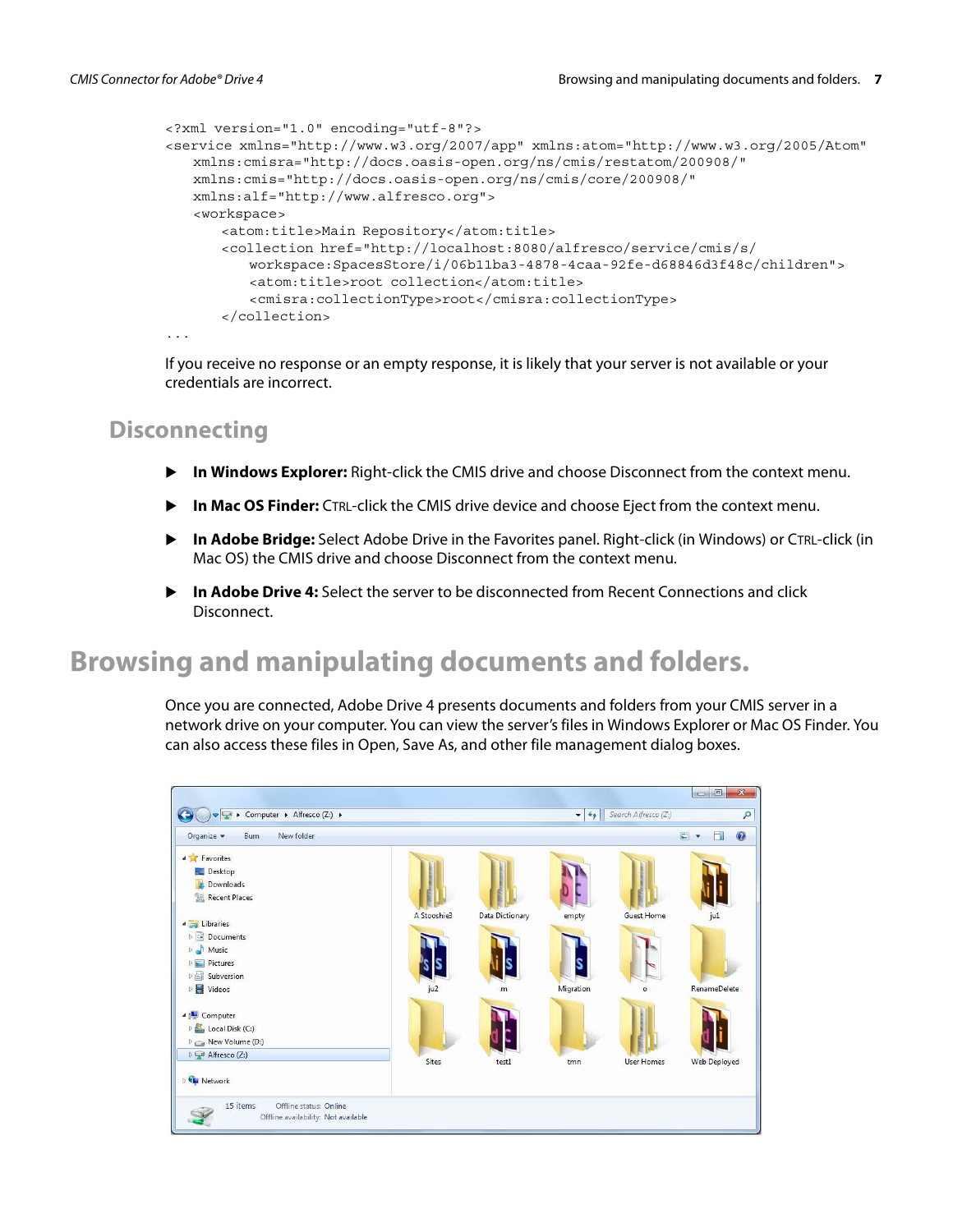You can also use the UI for your CMIS server to view and manipulate documents and folder. For example, an Alfresco server presents content contained in the Company Home space:



## <span id="page-7-0"></span>**Creating and deleting documents and folders**

CS6 applications Adobe Photoshop® , Adobe Illustrator® , Adobe InDesign® , and Adobe InCopy® allow you to check in documents directly to the CMIS server. In other applications you must save your document to the CMIS drive and use Windows Explorer, Mac OS Finder or Adobe Bridge CS6 to manually check in the file.

You can create new folders using Windows Explorer, Mac OS Finder or Adobe Bridge CS6, or using the Open, Save As, and other file management dialog boxes in an application.

You cannot create documents or folders at the root of the drive; you must save any new content under a folder in the root that already exists on the server. If you need to create new folders at the root location, you must use the UI provided by your CMIS server.

For example, to create a new document in the CMIS server from Photoshop:

- 1. Create a new document in Photoshop.
- 2. Choose **File > Check In**.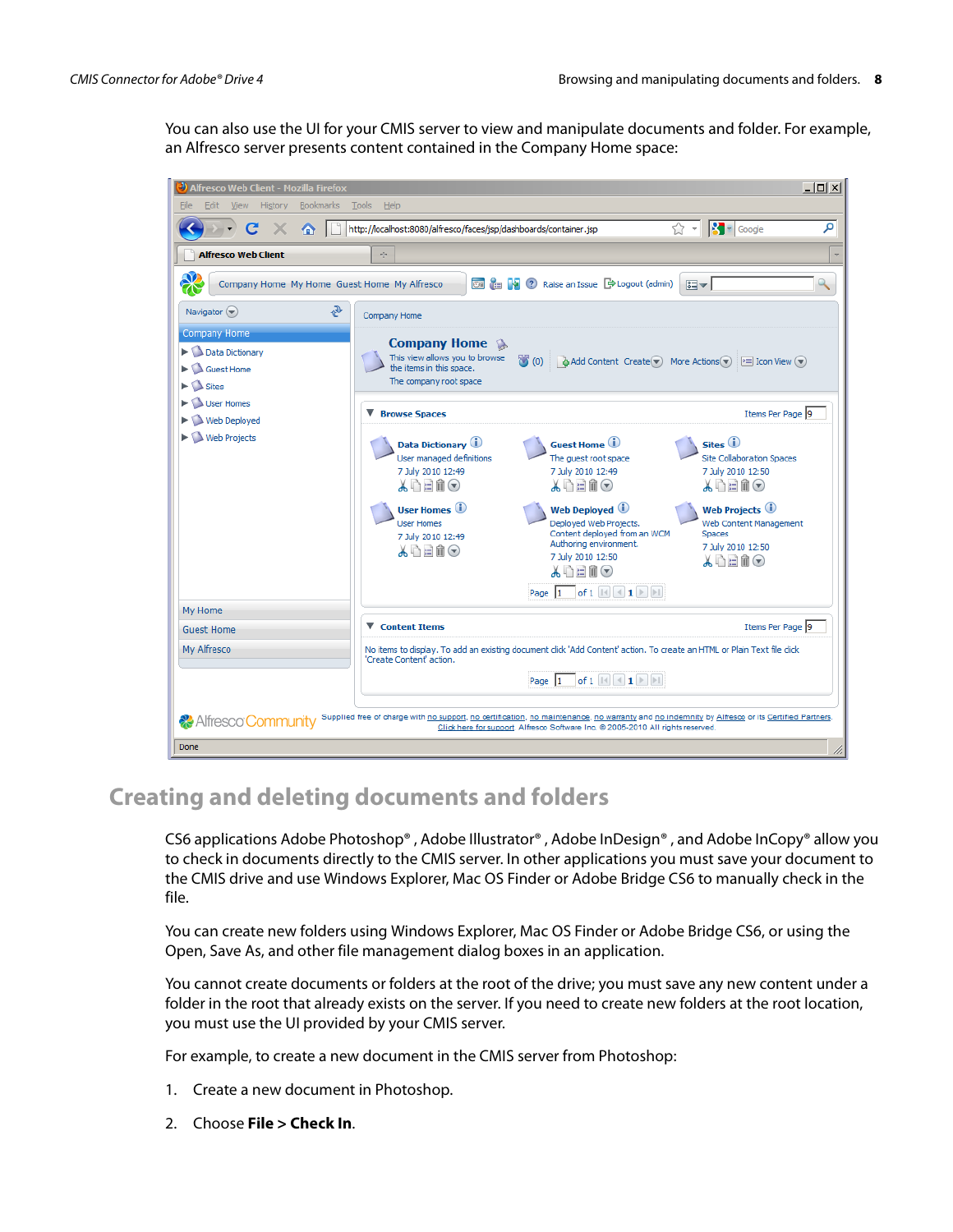3. In the Save As dialog, navigate to the folder on the CMIS drive where you want to save the document.

| Ps Save As                  |                                                                      |                                                               |                    |      |  |
|-----------------------------|----------------------------------------------------------------------|---------------------------------------------------------------|--------------------|------|--|
| Save in:                    | $Re$ Desktop                                                         | $0$ $0$ $0$ $\mathbb{R}$ $\mathbb{R}$ $\mathbb{R}$<br>$\cdot$ |                    |      |  |
|                             | Recent Items<br>Desktop                                              | Date modified                                                 | Type               | Size |  |
|                             | Network                                                              | 4/23/2012 1:41 PM                                             | <b>File folder</b> |      |  |
| <b>Recent Places</b>        | Libraries<br>ā                                                       | 4/13/2012 2:26 PM                                             | <b>File folder</b> |      |  |
|                             | bli                                                                  | 3/2/2012 10:20 AM                                             | <b>File folder</b> |      |  |
|                             | <b>L</b> Computer                                                    | 9/29/2011 10:56 AM                                            | <b>File folder</b> |      |  |
| Desktop                     | Local Disk (C:)<br>New Volume (D:)                                   | 3/14/2012 4:59 AM                                             | <b>File folder</b> |      |  |
| $\mathcal{F}_{\mathcal{A}}$ | Desktop                                                              | 12/3/2011 4:27 PM                                             | <b>File folder</b> |      |  |
| <b>SER</b>                  | DVD RW Drive (E:)                                                    | 3/17/2011 1:31 PM                                             | File folder        |      |  |
| <b>Libraries</b>            | BD-ROM Drive (F:)                                                    | 2/10/2012 9:07 AM                                             | <b>File folder</b> |      |  |
|                             | CMIS4.0 (Z)                                                          | 5/17/2011 2:48 PM                                             | <b>File folder</b> |      |  |
|                             | CSExtensionBuilder_1_5_Trial_LS1<br>CSExtensionBuilder 1 5 Trial LS1 | 2/26/2012 9:08 AM                                             | <b>File folder</b> |      |  |
| Computer                    | Motova                                                               | 5/18/2010 9:51 AM                                             | File folder        |      |  |
|                             | Movies                                                               | 12/3/2011 4:09 PM                                             | <b>File folder</b> |      |  |

4. Enter a check-in comment when prompted, and click **OK**.

| Check In of "test.png" | 37           |
|------------------------|--------------|
| Version 1 comment:     |              |
|                        |              |
|                        | Cancel<br>OK |

Photoshop, Illustrator, and InDesign display the file status in a status bar when you view or edit documents. Once the document is saved to the server, the file status changes to Up-to-Date.



#### **Automatic check-in for new documents added from file system**

The Settings dialog includes the option "Enable automatic check-in for files added from Finder or Explorer". This option is selected by default; you can use the Settings dialog to add a default check-in comment.

If you do not disable the feature in the Settings dialog, new files that you create on a connected drive using Mac OS Finder or Windows Explorer are automatically checked in with the default comment.

Automatic check-in is not available for files added through Adobe Bridge, Adobe Photoshop, or Adobe InDesign or InCopy.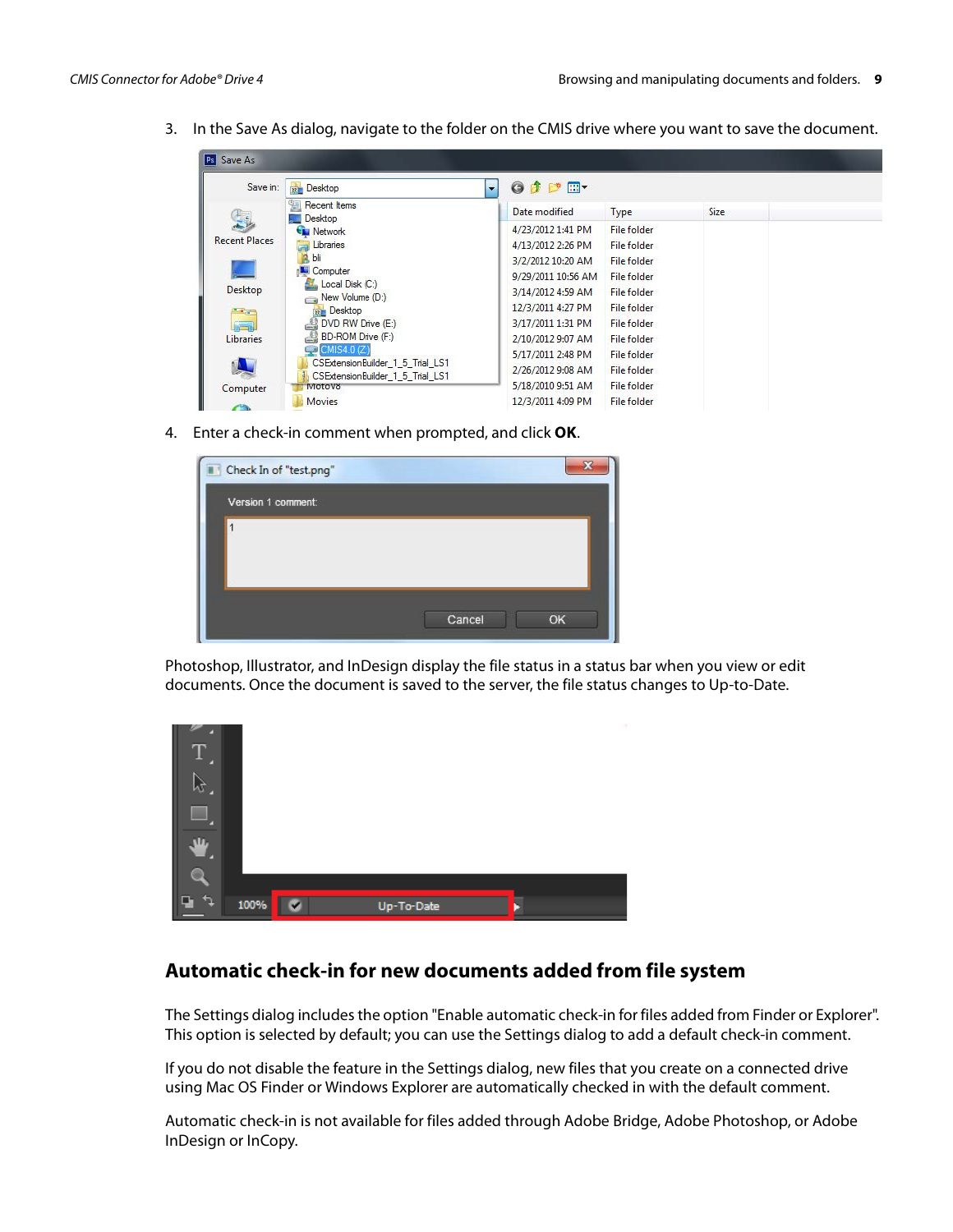#### <span id="page-9-0"></span>**Moving, copying documents and folders**

To move or copy documents or folders on the CMIS server:

#### **In Adobe Bridge:**

- Invoke the context menu (right-click in Windows or CTRL-click in Mac OS) for the document or folder.
- Choose **Move To** or **Copy To** from the context menu, then choose the destination folder.
	- $\triangleright$  Documents moved or copied in this way are automatically checked in.

#### **In Windows Explorer or Mac OS Finder:**

- ▶ Drag a document or folder to move it to a different location.
- CTRL-drag (in Windows) or OPTION-drag (in Mac OS) to copy to a new location.
	- $\triangleright$  If you move a document from the desktop to a CMIS drive this way, or copy any document to a new location, you must check it in explicitly.
	- $\triangleright$  You cannot move or copy documents or folders to the root of a CMIS drive.

#### <span id="page-9-1"></span>**Renaming documents and folders**

In Adobe Bridge, Mac OS Finder or Windows Explorer, invoke the context menu (right-click in Windows or CTRL-click in Mac OS) for the document or folder, and choose **Rename**.

You cannot rename documents or folders in the root of a CMIS drive.

#### <span id="page-9-2"></span>**Deleting documents and folders**

- In Adobe Bridge, Mac OS Finder or Windows Explorer, invoke the context menu (right-click in Windows or CTRL-click in Mac OS) for the document or folder, and choose **Delete**.
- ▶ You cannot rename documents or folders in the root of a CMIS drive.
- Deletion from a CMIS server is permanent; deleted files cannot be restored. The **Tools > Adobe Drive > Project Trash** option in Adobe Bridge, Recycle Bin in Windows, and Trash in Mac OS are not supported.

#### <span id="page-9-3"></span>**Working with custom properties**

In Adobe Drive 4, the properties of a document object other than those inherited from the cmis:document type are called custom properties.

You can view and edit the custom properties in Adobe Bridge through the CMIS Connector. Right-click the document and choose Custom Properties from the context menu to show the Custom Properties dialog.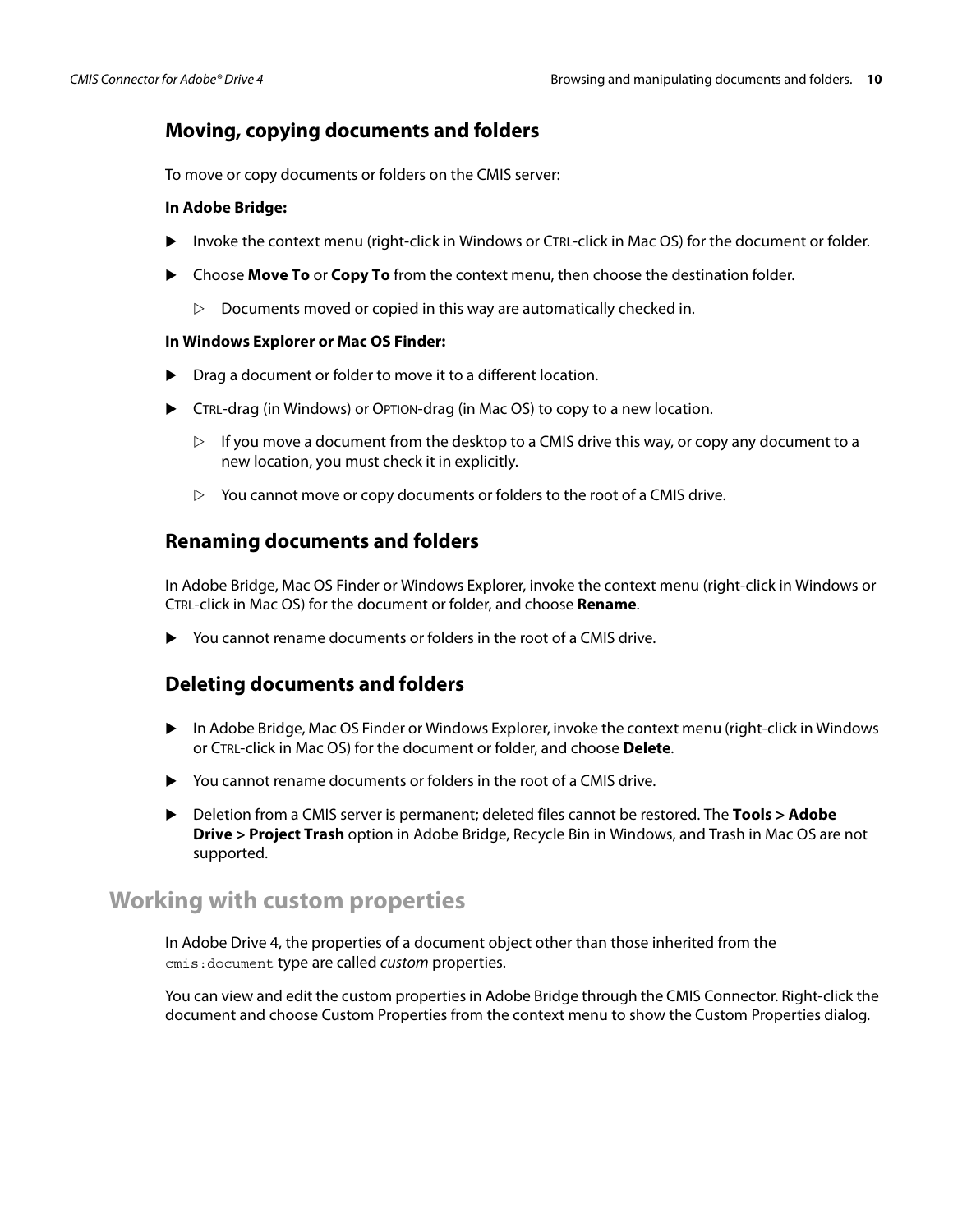| Name     | Add               |
|----------|-------------------|
| Value    | Delete            |
|          |                   |
| Name     | Value             |
| creator  | Smith             |
| customer | Digital Arts Inc. |
| version  | 1.0.3             |
|          |                   |
|          |                   |
|          |                   |
|          |                   |
|          |                   |
|          |                   |
|          |                   |
|          |                   |
|          |                   |
|          | Cancel<br>OK      |

Use this dialog to view and edit all available custom properties, both single-valued and multi-valued. Double click a property to view the definition. Valid property value types are String, Integer, and Boolean.

You cannot use this dialog to add or delete properties.

You can also view custom properties in the Adobe Bridge Inspector panel, if you enable this preference:

| Preferences                                                              |                                                                                                                |
|--------------------------------------------------------------------------|----------------------------------------------------------------------------------------------------------------|
| General<br>Thumbnails<br>Playback                                        | Inspector<br>Display these items in the Inspector panel:                                                       |
| Metadata<br>Keywords<br>Labels<br><b>File Type Associations</b><br>Cache | Adobe Drive Server Panel<br>Adobe Drive Project Panel<br>Adobe Drive Asset Panel<br>Adobe Drive Versions Panel |
| Inspector<br><b>Startup Scripts</b><br>Advanced<br>Output                | Adobe Drive Custom Metadata Panel                                                                              |

The Inspector panel displays custom properties for selected assets. If more than one asset is selected, custom properties are displayed only for the first one.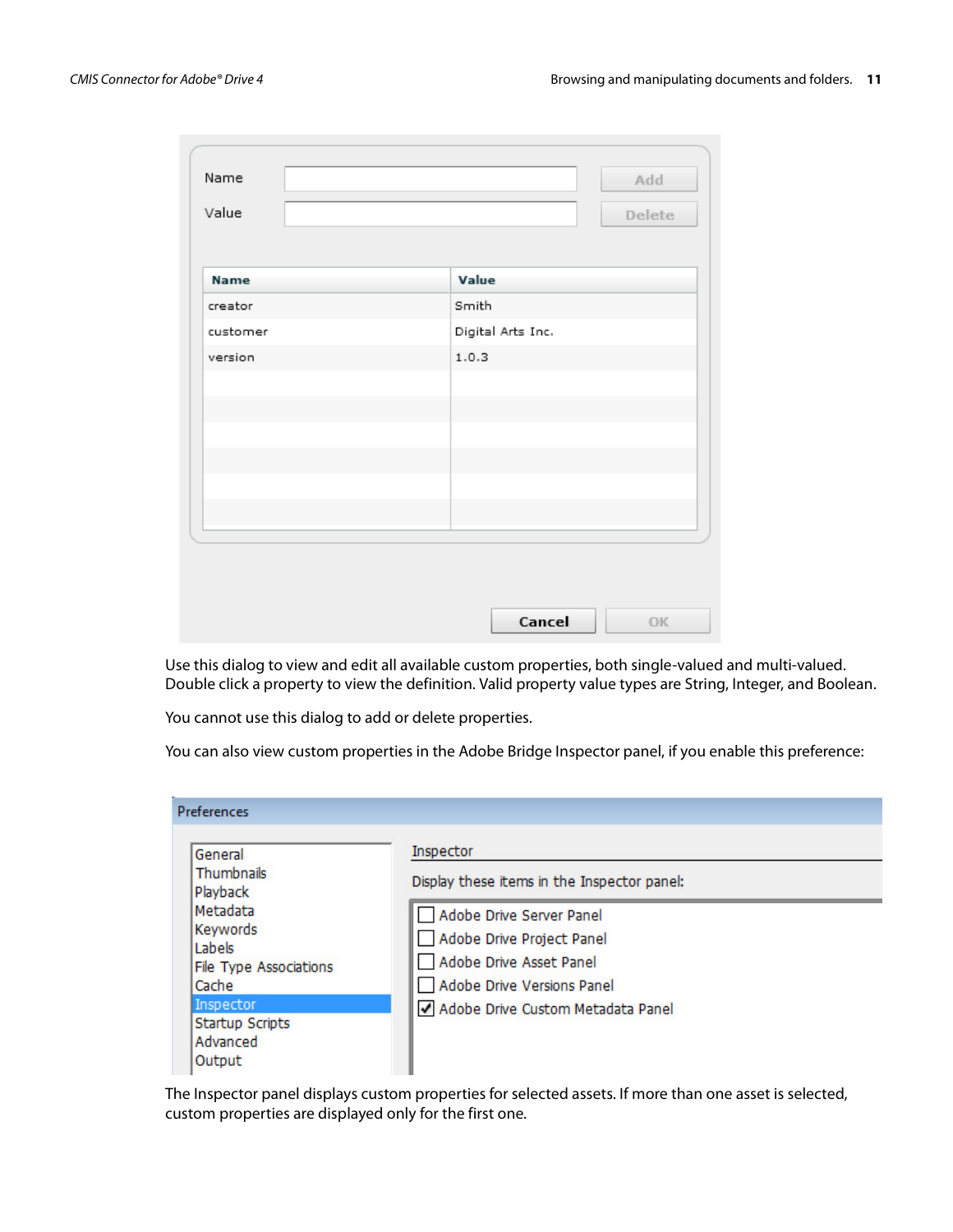| <b>INSPECTOR</b>            | <b>FAVORITES</b>                   | <b>FOLDERS</b> |  |  |  |
|-----------------------------|------------------------------------|----------------|--|--|--|
| 2.psd                       |                                    |                |  |  |  |
| <b>Asset Info</b>           |                                    |                |  |  |  |
| Status: Up-To-Date          |                                    |                |  |  |  |
| Version: 2                  |                                    |                |  |  |  |
|                             | Saved By: System Administrator     |                |  |  |  |
| <b>Disk Size:</b> 167.70 KB |                                    |                |  |  |  |
|                             | <b>Modified:</b> 7/13/2011 1:51 PM |                |  |  |  |
| In Project: Test            |                                    |                |  |  |  |
| On Server: GZHENG-XP1       |                                    |                |  |  |  |
| Comment: Metadata edit      |                                    |                |  |  |  |
| 2.psd                       |                                    |                |  |  |  |
| <b>Custom Properties</b>    |                                    |                |  |  |  |
| creator: Smith              |                                    |                |  |  |  |
| customer: Digital Arts Inc. |                                    |                |  |  |  |
| version: $1.0.3$            |                                    |                |  |  |  |
|                             |                                    |                |  |  |  |

### <span id="page-11-0"></span>**Searching documents and folders**

To search for a document or a folder on a CMIS server from Adobe Bridge:

- 1. Select Adobe Drive from the Favorites panel and open the folder in the CMIS drive you want to search.
- 2. Choose **Edit > Find.**
- 3. Choose search criteria by selecting options and limiters from the Criteria menus.
- 4. Enter search text in the box on the right. To add search criteria, click the plus sign (+). To remove search criteria, click the minus sign (-).

You can search using any custom properties that are searchable.

- 5. Choose an option from the Match menu to specify whether any or all criteria must be met.
- 6. Click **Find**.

The "Search includes all versions of a file" and "Search includes deleted files" options in the Find dialog are ignored.

## <span id="page-11-1"></span>**Check-out and version management**

Adobe Photoshop, Adobe Illustrator, and Adobe InDesign automatically check out a CMIS document when the first edit is made.

- Check the document in using the **File > Check In** menu.
- To cancel checkout, close the document and click **Don't Save** when prompted for whether changes should be saved.

In other applications, you must check out manually, modify and save the document and then check in manually.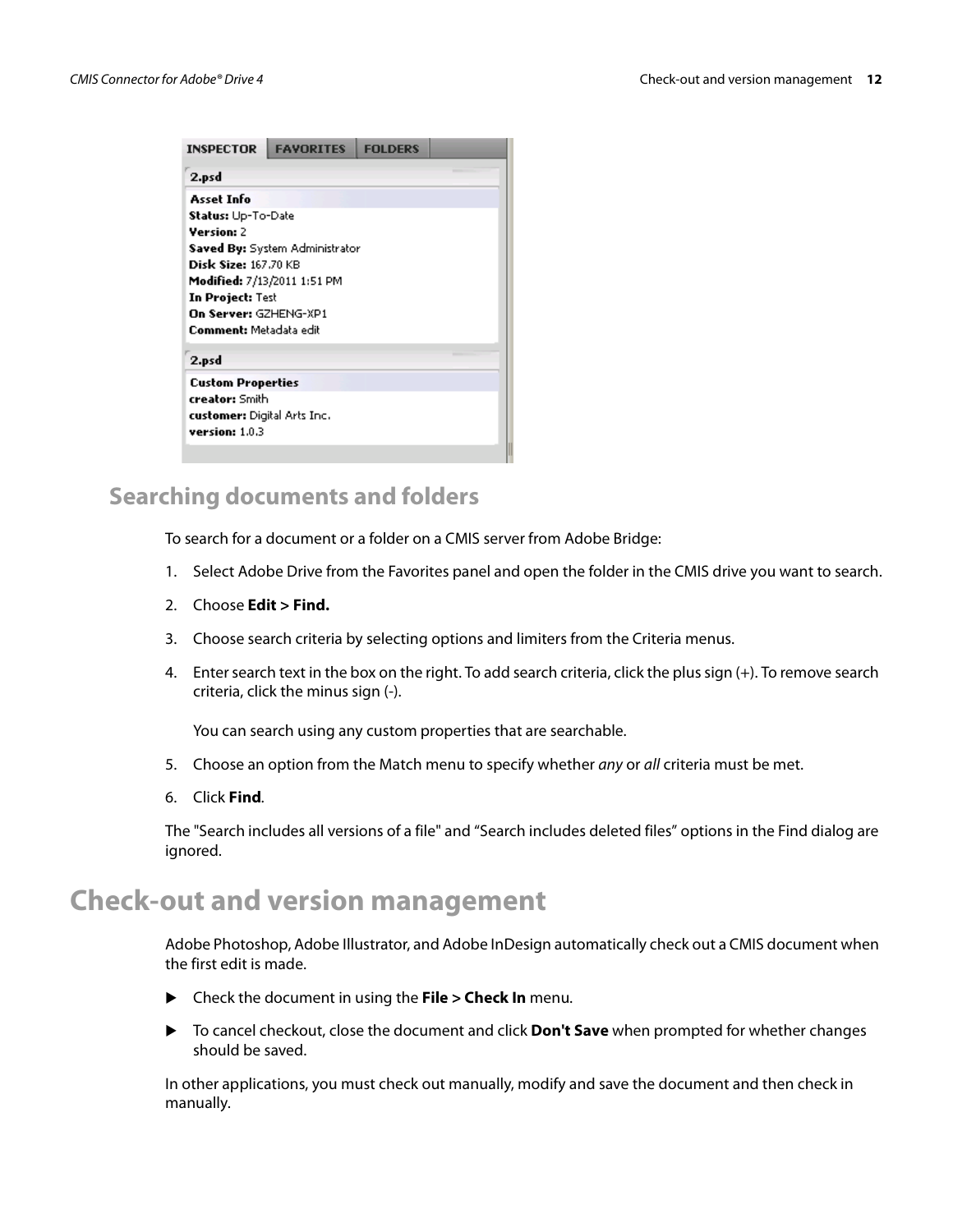In Mac OS Finder or Windows Explorer, invoke the context menu (right-click in Windows or CTRL-click in Mac OS) and choose the desired action from the **Adobe Drive 4** menu (**Check Out**, **Check In**, or **Cancel Check Out**).

### <span id="page-12-0"></span>**Managing document versions**

All documents created or modified via the CMIS Connector are versioned. Versions track changes to a document. Each version is a snapshot of the document at a particular point in time. When you check a document in, you create a new version of the document on the CMIS server.

 In Adobe Photoshop, Adobe Illustrator, and Adobe InDesign use the **Show Versions** popup menu on the status bar to display the versions of a document in the Versions dialog.



 In Mac OS Finder or Windows Explorer, invoke the context menu (right-click in Windows or CTRL-click in Mac OS) for the document or folder, and choose **Adobe Drive 4 > Show Versions**.

You can use this dialog to delete, promote and open selected versions. The CMIS Connector does not provide preview thumbnails.

| Versions for "test.jpg" |          |                |                            | $\mathbf{x}$         |
|-------------------------|----------|----------------|----------------------------|----------------------|
| <b>Current Version</b>  |          |                |                            |                      |
|                         | Version: | $\overline{2}$ | test                       | 5/4/2012 12:02 PM    |
| No preview              | Comment: | $\overline{2}$ |                            |                      |
| available               |          |                |                            |                      |
|                         |          |                |                            |                      |
| <b>Past Versions</b>    |          |                |                            |                      |
|                         | Version: | $\overline{1}$ | test                       | 5/4/2012 11:57 AM    |
| No preview<br>available | Comment: | $\overline{1}$ |                            |                      |
|                         |          |                |                            |                      |
|                         |          |                |                            |                      |
|                         |          |                |                            |                      |
|                         |          |                |                            |                      |
|                         |          |                |                            |                      |
|                         |          |                |                            |                      |
|                         |          |                |                            |                      |
| Delete                  |          |                | Promote To Current Version | Open Version<br>Done |
|                         |          |                |                            |                      |

You can show different versions in Adobe Bridge. When multiple versions are shown in Adobe Bridge, the metadata associated with the currently selected version appears in the Metadata panel.

You can also use the UI for the CMIS Server to display versions of a document. For example, in the Alfresco UI, the Details view presents the version history.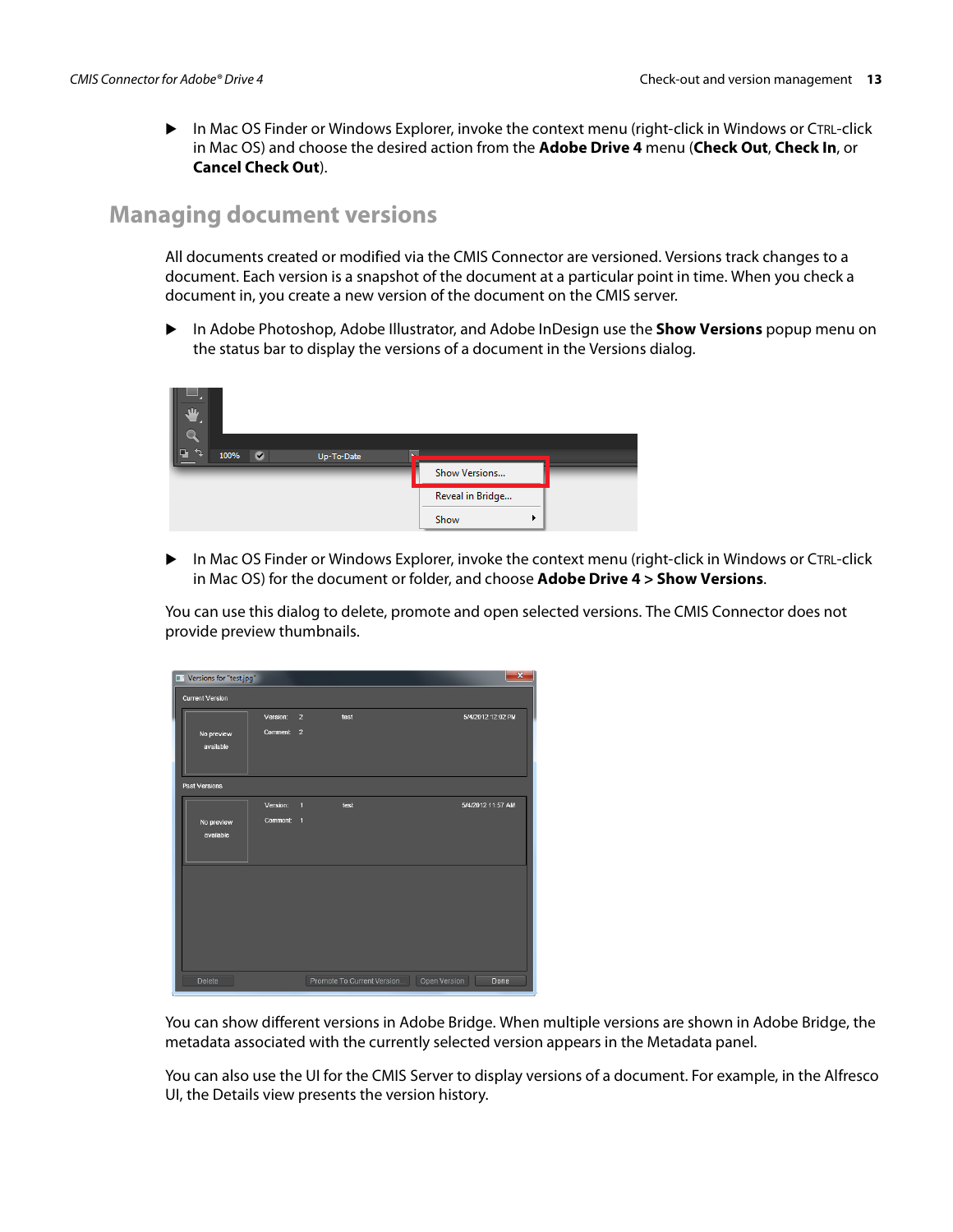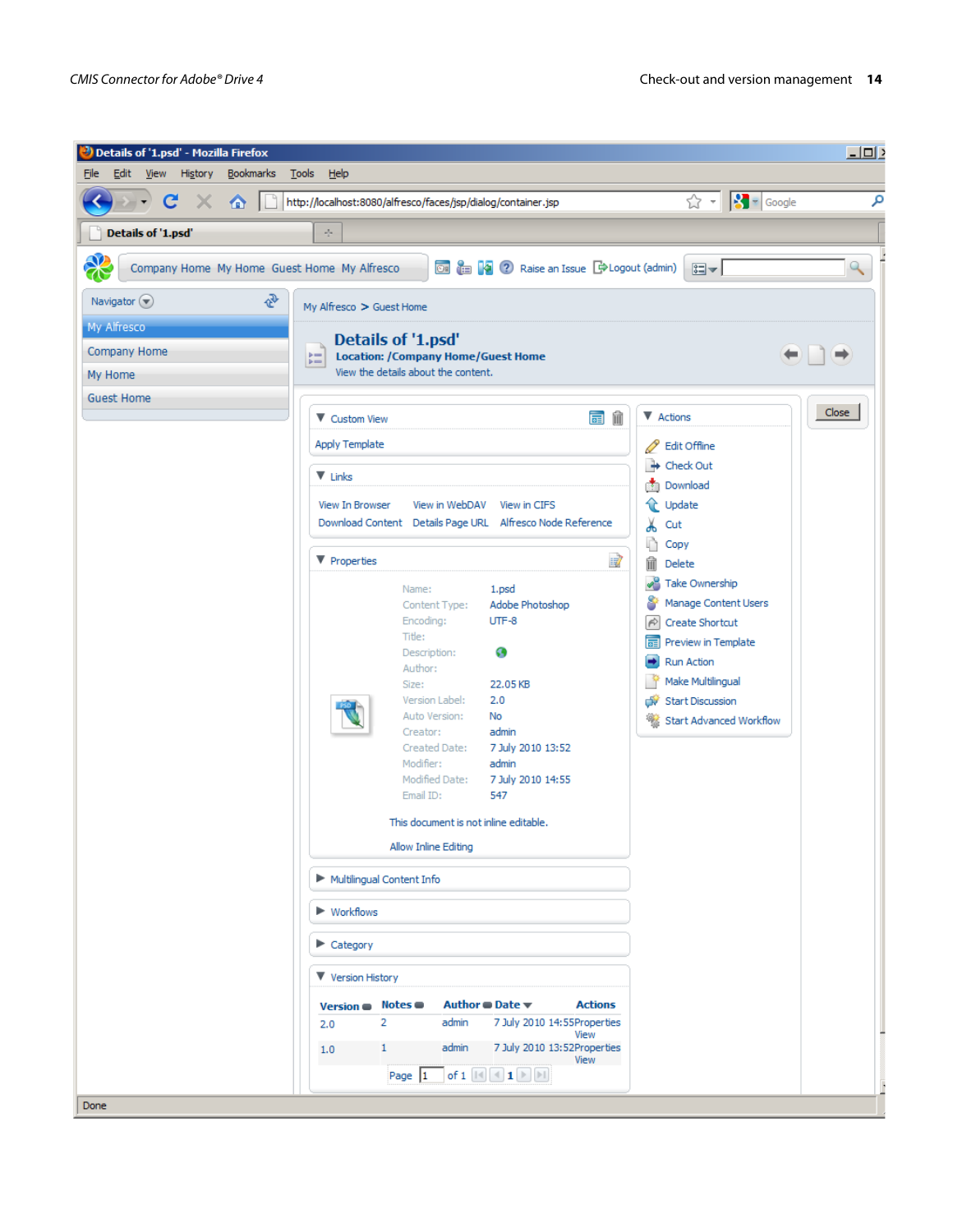In order for the CMIS Connector to access version information, the CMIS server must support a version label of the form  $_{major. minor}$  (such as "1.0").

- ▶ The CMIS Connector always checks in a document as a major version.
- $\triangleright$  When checking out a file, the CMIS Connector always uses the latest version, even if it is a minor version.

The first version of a document has a version label of 1.0, the second 2.0 and so on. The Versions dialog does not show minor version numbers. For this reason, you may want to avoid using minor versions in your workflows; that is, avoid checking in minor versions of a document using the user interface of your CMIS server.

If you check out an unversioned document, the CMIS Connector converts it into a versioned document with version label 1.0 on checkout. Checking in the edited document creates version 2.0 of that document. If you cancel the checkout, the document remains at version 1.0. It is not converted back to an unversioned document.

# <span id="page-14-0"></span>**Administering the CMIS Connector**

### <span id="page-14-1"></span>**Compatibility requirements**

To be compatible with the CMIS Connector the server must:

- **IMPLEMENTE INCORDITY IS NOT A THE IMPLEMENT IS A THE IMPLEMENT IS A THE IMPLEMENT IS A THE IMPLEMENT IS A THE I**
- Make CMIS services available via the Restful AtomPub Binding.
- $\triangleright$  Support versioning of documents (that is, the  $cmis:versionable$  attribute for the document object type must be true; see [Document Object-Type Definition](http://docs.oasis-open.org/cmis/CMIS/v1.0/cs01/cmis-spec-v1.0.html#_Toc243905396)).
- **Implement a** cmis: versionLabel property of the form "major. minor" such as "1.0".

#### <span id="page-14-2"></span>**Release notes**

These issues are known to occur in this release:

- Thumbnails and preview icons are not available in Adobe Bridge.
- Thumbnails are not available in the Versions dialog.
- Browsing or refreshing a folder containing many documents or sub-folders is slow. The recommended maximum number of documents / sub-folders in a folder is 200.
- ▶ The maximum number of items in a search result may be constrained by the CMIS server to a fixed number such as 1000. Paging of search results is not supported by Adobe Drive so the CMIS Connector does not specify a maximum number of items to return in a search result set. [#2657944]
- Document and folder names containing two or more space characters get reduced to one space character on creation in the CMIS Server. On Alfresco this is a server side issue. For example say you have a document named "A B.png" with two spaces in it. On upload the name is changed to "A B.png" with only one space. See Alfresco has issues with folder name containing two space characters via CMIS. [#2651332]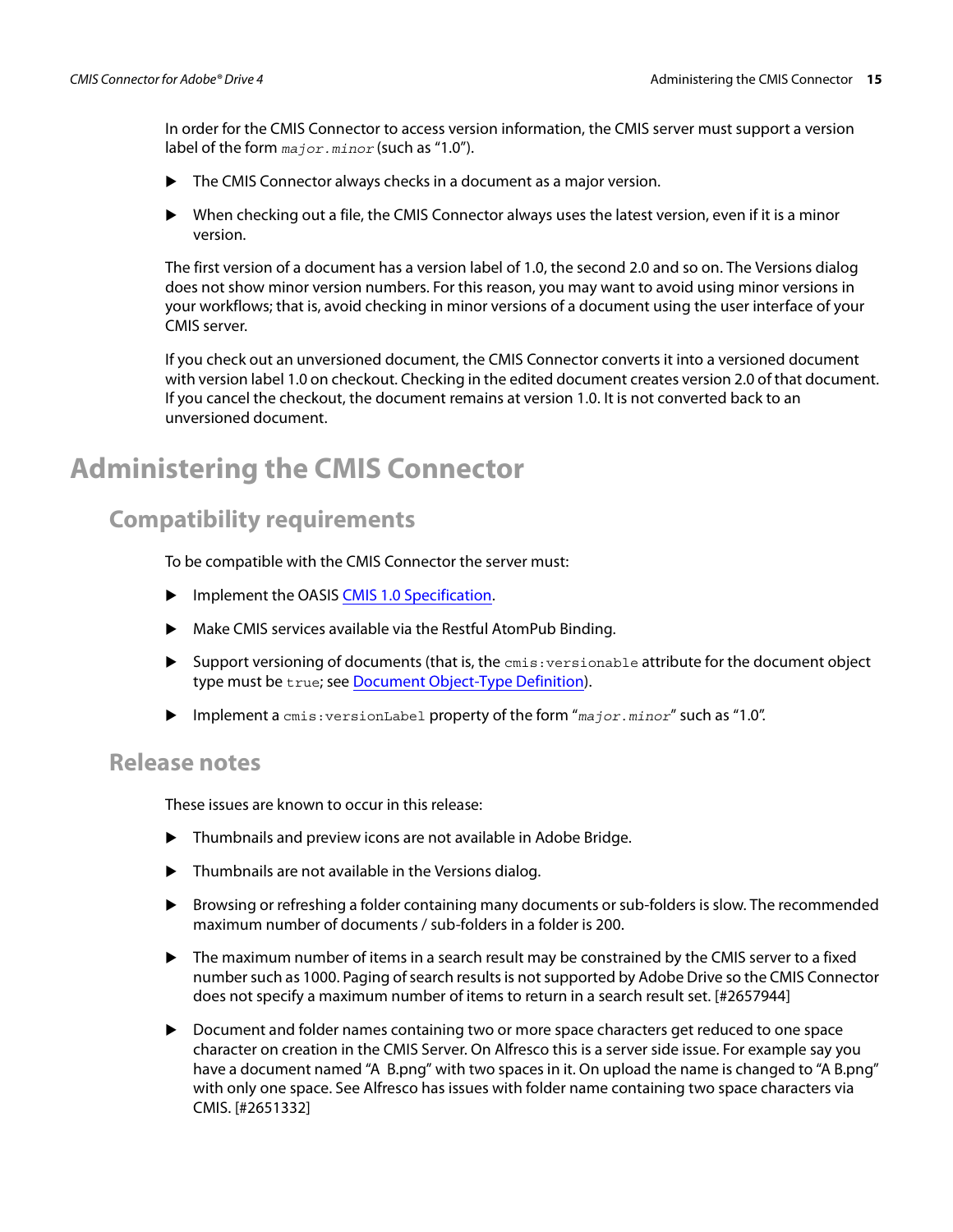- On checking in an edit to a document from Adobe Photoshop and Adobe Illustrator an alert reading "The disk copy of 'x' was changed since you last opened or saved it. Do you want to save anyway?" is shown unexpectedly. On Alfresco this is caused by a server side issue which causes the modification date for a document to be updated on check out. Workaround is to click the OK button. [#2617667]
- On closing a document that has been edited but never saved and choosing "Don't Save" button in the alert dialog, the document remains checked out. On Alfresco this is caused by a server side issue with causes the modification date for a document to be updated on check out. Workaround is to cancel check out the document manually. [#2617667]
- $\triangleright$  On opening a document in Adobe Photoshop, modifying it and then using Edit  $>$  Undo or Edit  $>$  Step Backward the document remains checked out and displays the file status Checked out by me. Workaround is to close the document and click the Don't Save button and then cancel check out the document manually to revert the edits. [#2634585]
- Workflows where several people logon to the CMIS server using the same login credentials should be avoided. For example, say two people login to the server using the same username on different computers. Adobe InDesign may crash if both of these people edit the same INDD file and then check it in at the same time. The CMIS Connector can only enforce locking for a specific user rather than a specific user on a specific computer. [#2640390]
- Adobe InDesign may hang if a user checks in a document which another user moved or renamed on the server while the document was being edited. The CMIS Connector polls the server when a document is open to find out if it has changed on the server. The issue only occurs when a user opens a file, the file is moved or renamed on the server by another user, and the user checks out the file before polling detects the change. To mitigate this issue the polling interval has been set to 10 seconds. [#2651219]
- Adobe Bridge becomes unresponsive on Mac OS when browsing a folder and the Please wait, Browsing message is displayed in the Content panel. Workaround is to wait, since both Adobe Drive and Bridge have a cache the next time the folder is entered the response will be faster. Alternatively limit the number of files in your folders to less than 200. [#2653773]
- Adobe Bridge does not display the promoted version in the Content panel after using Promote to Current Version. Workaround is to manually refresh the view. [#2641021]
- Windows Explorer displays a Location is not available alert on renaming a newly created folder if the user hits the enter key twice in quick succession after entering the folder name. Workaround is to click OK on the alert and continue working. The folder can be used. [#2643736]
- CMIS does not support event notifications on file and folder changes; the CMIS Connector uses a polling mechanism with a 10-second interval to detect file and folder changes. To improve performance, the CMIS connector only observes files opened by Adobe point products. This leads to some refresh issues in Adobe Bridge when one user is browsing in Bridge while another user deletes or moves a folder. To refresh the view, you can display the parent folder, then refresh manually, or clear the Adobe Bridge cache.
- CMIS does not support setting the last modification date of a file, which Adobe point products expect [#2667384]. In some cases users may see an alert; for example:
	- $\triangleright$  Open an InDesign file that links to other files, package the file to the server using File  $>$  Package, then open the packaged InDesign file. An alert warns "This document contains links to sources that have been modified. You can update the modified links now, or update them later using the Links Panel." Choose Update Links to update the modification date.